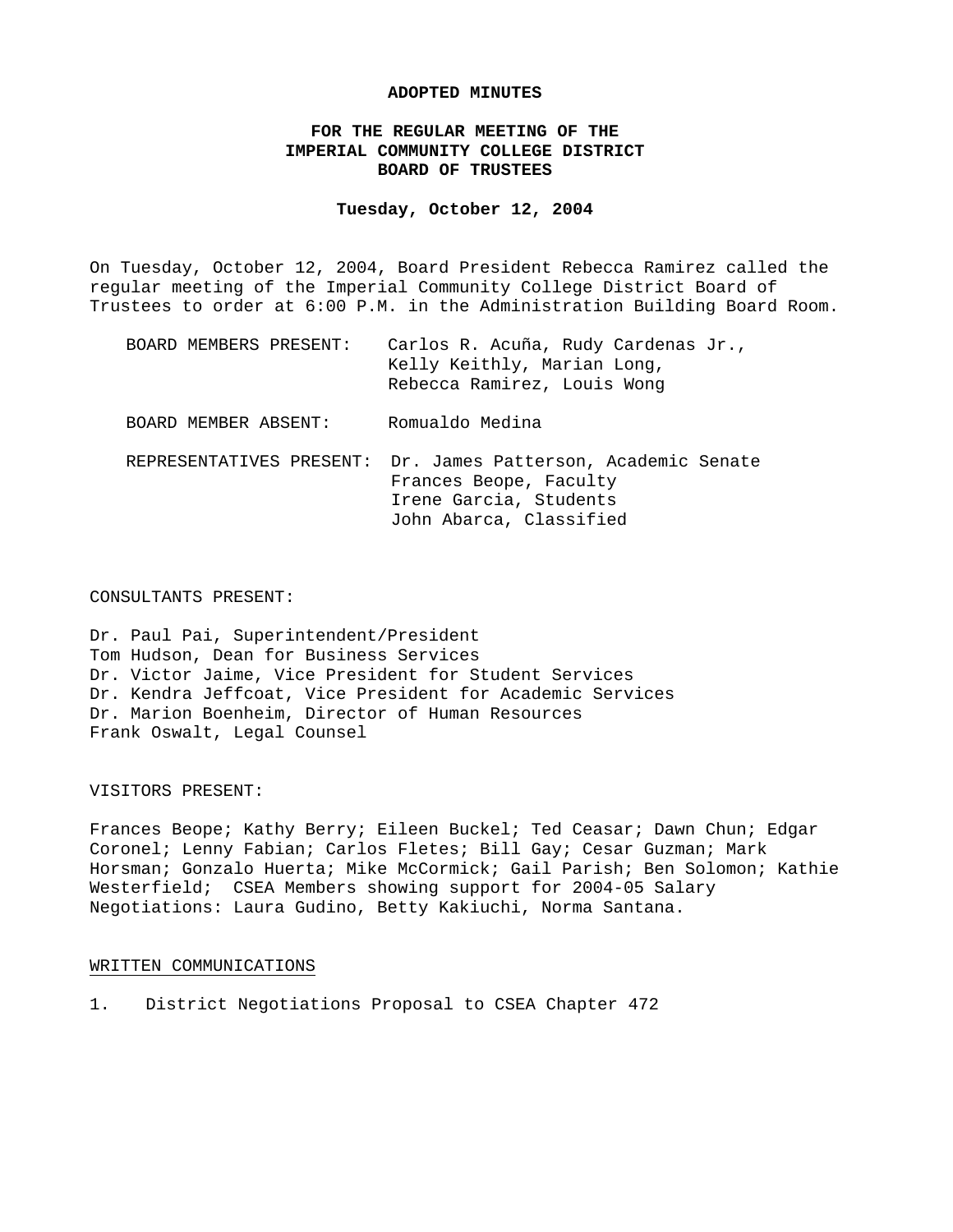## PUBLIC COMMENTS

- 1. Leonard Fabian, CMCA Chair, stated that on October 7, 2004, the Classified Managers/Confidentials Association (CMCA) unanimously passed a resolution in support of Bond Measure L.
- 2. CSEA Chapter 472 President, John Abarca, stated that on October 11, 2004, the CSEA membership voted to endorse Bond Measure L.

# EMPLOYEE OF THE MONTH

Dr. Marion Boenheim extended congratulations to Becky Green, Director of Child, Family and Consumer Sciences, for being chosen as Employee of the Month for October. Mrs. Green's nomination stated the following:

Becky Green is in a supervisory position and deals with stressful procedures day in and day out. She does not separate herself from the employees she supervises, rather works like everything and anything is her responsibility. She never stops to think about herself, rather just does things out of the goodness of her heart. Guess it comes natural when you love and enjoy your job and are doing things to benefit others, not just yourself. Becky has contributed many sleepless nights to benefit the college, serves the college and its "family" in more ways than one and keeps many things up and running here at IVC. She does not struggle with just her personal issues, but also with the issues of faculty, staff and students. I strongly believe that everything this person does is sometimes overlooked by people who aren't aware of the details involved. Becky has a great personality, enjoys doing her job and goes above and beyond her call of duty.

#### INTRODUCTION OF TWO NEW FACULTY

Dr. Kendra Jeffcoat introduced one new faculty member and one seasoned professor as follows:

- Fred Baeza, new Welding Instructor, received his training at IVC and has an A.S. Degree in Welding. He has 18 years of job experience and is a licensed contractor. Mr. Baeza stated that his goal is to upgrade the welding program, and to attract high school students to attend IVC.
- Mike McCormick, English Professor, has taught at IVC since 1972. His career accomplishments include part-time Student Life Director, Assistant Cross Country Coach to IVC's  $5<sup>th</sup>$  place in the State team, winning Coach of IVC's 1974 tennis team champions, and 20 years as IVC Christian Club Advisor. Mr. McCormick stated that his 32 year career has been rewarding and satisfying.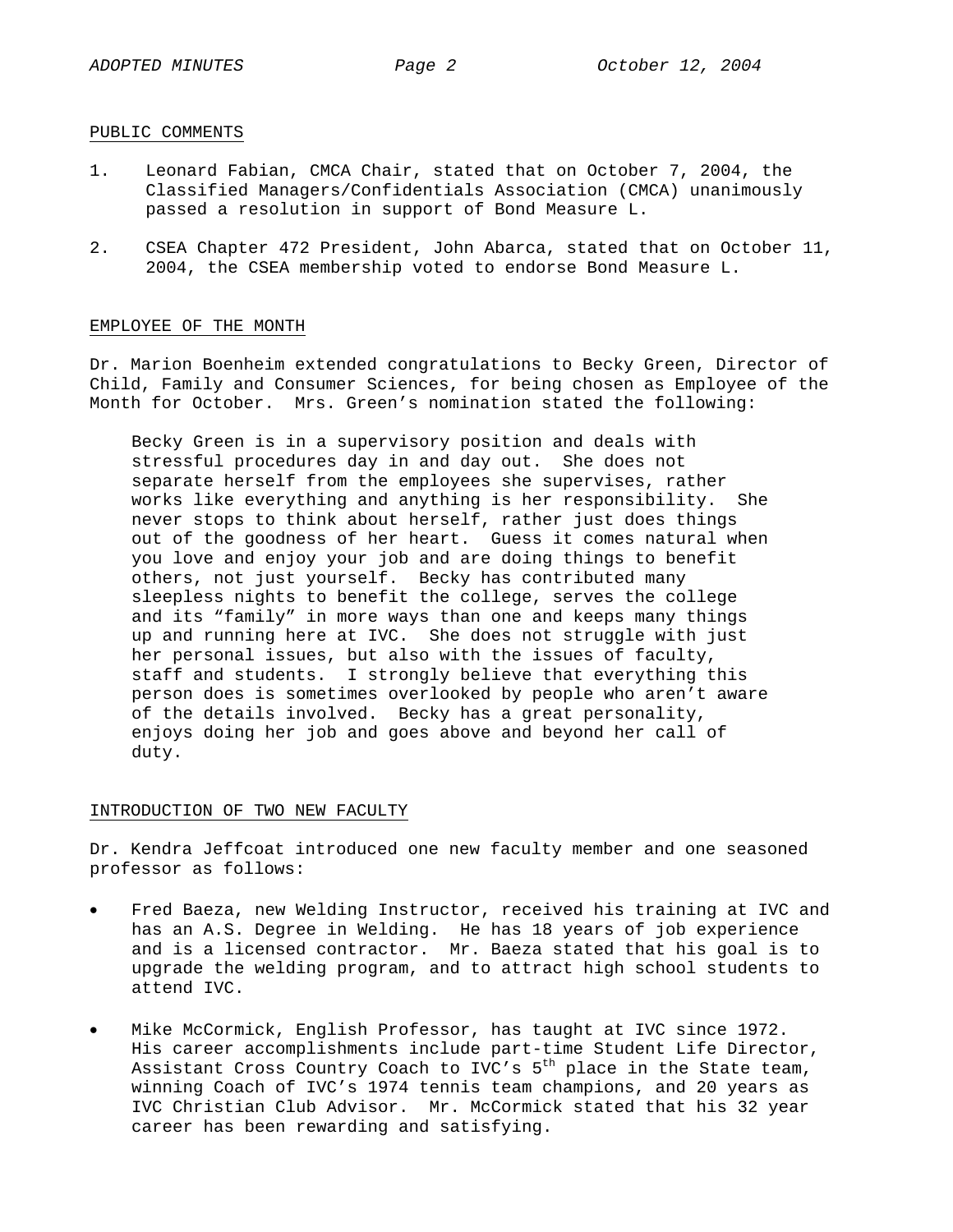## INTRODUCTION OF TWO NEW CLASSIFIED STAFF MEMBERS

Tom Hudson reported on the following new classified staff members:

- Maria (Soley) Ramirez-Curiel works in the Financial Aid Department as a Financial Aid Technician. She came to her new position with two years experience dealing in student financial aid.
- Marissa Herrera's title is Assessment Center Technician. She came into her position with seven years of higher education and academic/student services experience. Her previous position was with SDSU-Imperial Valley Campus as Testing/Health Services Coordinator.

### SDICCCA ALLIANCE

Marian Long and Dr. Pai attended the SDICCCA Alliance meeting held on Monday, October 4, at the San Diego County Office of Education, and the following issues were addressed:

- Information was presented on the Workgroup on Community College Finance.
- There will be an informal luncheon in honor of Senator Dede Alpert in honor of her last term in office. Student leadership will be invited to attend.
- Invitations to attend a SDICCCA Alliance meeting are being extended to Chancellor Mark Drummond, David Viar and Senator Denise Ducheny.
- The Under Funded Districts Caucus will be meeting on November 19, at the CCLC Conference in Anaheim.

#### ASSOCIATED STUDENT GOVERNMENT UPDATE

ASG President, Irene Garcia, reported the following:

- On October 12, the ASG co-sponsored a rally with students in the political science classes. It was well attended, and more than 200 students signed a petition opposing reinstating the military draft. Over the past few weeks the ASG has been sponsoring a non-partisan voter registration drive. The ASG have also hosted several visits by both the Republican and Democratic parties.
- Presidential and vice-presidential debates have been viewed by students in the College Center, as well as a video promoting voter registration that was produced by the IVC Video Production Class.
- During the past few Saturdays several students have been volunteering their time for the Measure L walks.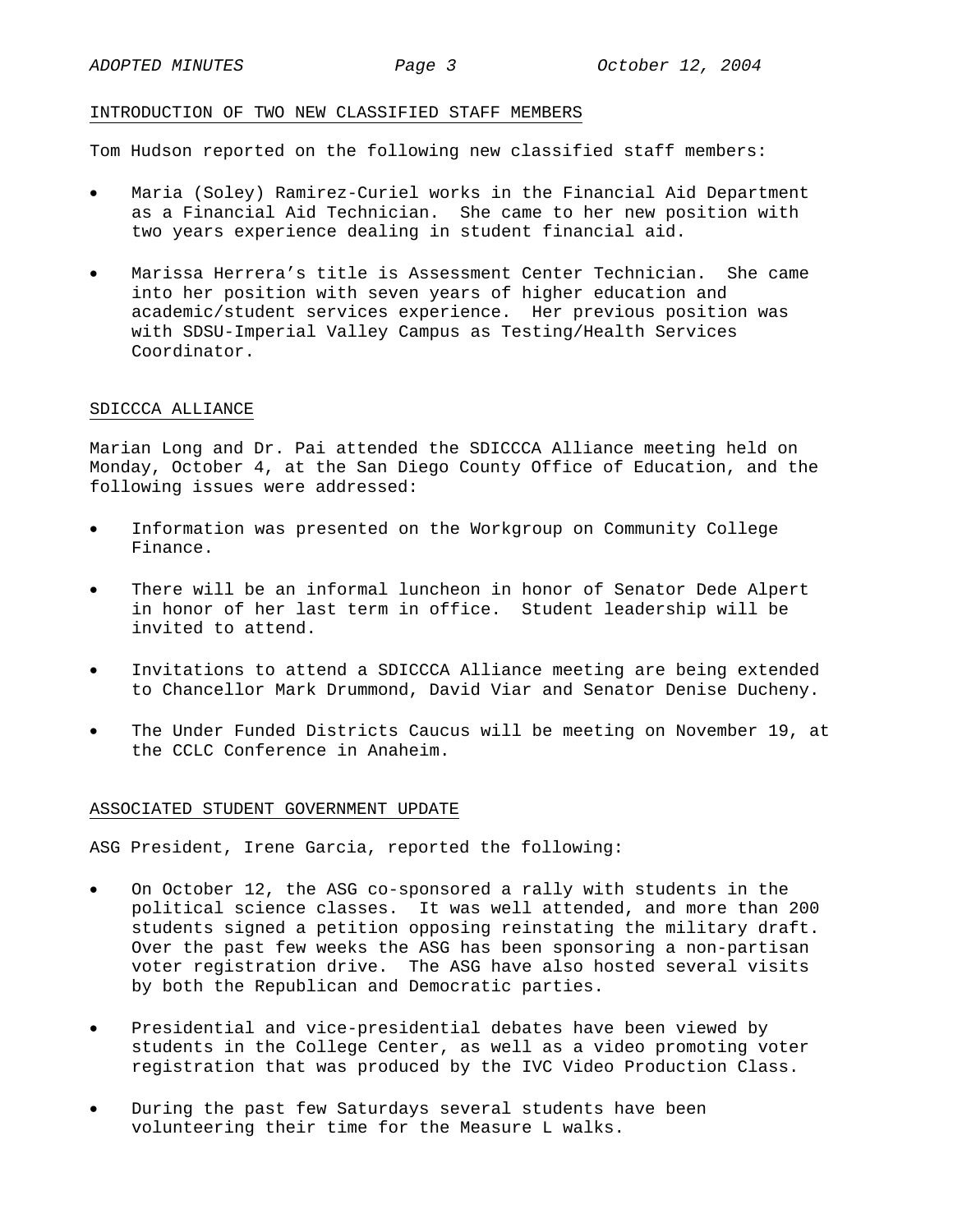- On October 14 in the College Center, the ASG is co-sponsoring with the Academic Senate, a forum on graduation requirements in Math and English.
- A "Scary Movie Marathon" will take place at the end of the month.
- The ASG are working on plans for Veterans Day activities.
- The President's Own United States Marine Band will be in concert at the IVC Gym on Tuesday, November 16 at 7:00 P.M. This is the same evening as the regularly scheduled Board meeting. Ms. Garcia asked the Board to consider changing the meeting time.

## ACADEMIC SENATE UPDATE

Academic Senate President, Dr. James Patterson, stated the following:

- Dr. Lianna Zhao has been named to Who's Who Among American Teachers.
- The Academic Senate will be voting on two resolutions on October 20 regarding recommendations to the Board to raise graduation requirements in Math and English. An Open Forum will be held on October 14, at 12:30 P.M. in the College Center, in conjunction with the Associated Student Government, to allow individuals to voice their opinions regarding the proposed changes.
- The Assessment Team began offering staff development workshops on Assessing Student Learning Outcomes on October 12. Instructor Nina Blair will offer a workshop on "Authentic Assessment," Krista Byrd and Dr. Patterson will be offering a workshop on "Classroom Assessment Techniques," and Kathy Berry along with Cathy Zazueta will be offering a workshop on "Institutional Student Learning Outcomes."
- Dr. Patterson will be attending the Area D meeting on October 23 at Saddleback College in preparation for the statewide Academic Senate Fall Session. Resolutions regarding the Math and English graduation requirements are expected at the Fall Session.

## PRESIDENT'S UPDATE

Dr. Pai reported the following:

- On October 11, 2004, the San Diego and Imperial Counties Regional SBDC announced that Ben Soloman has been selected as the 2004 State Star of San Diego and Imperial Counties. Mr. Solomon was chosen by the SBDC Network for being an exemplary performer, making a significant contribution to the regional SBDC program, and showing a strong commitment to small business in the Imperial Valley.
- Thanks was expressed for the new Bond endorsements from CSEA which joins the endorsements by the ASG, CTA, CMCA, and Administrators.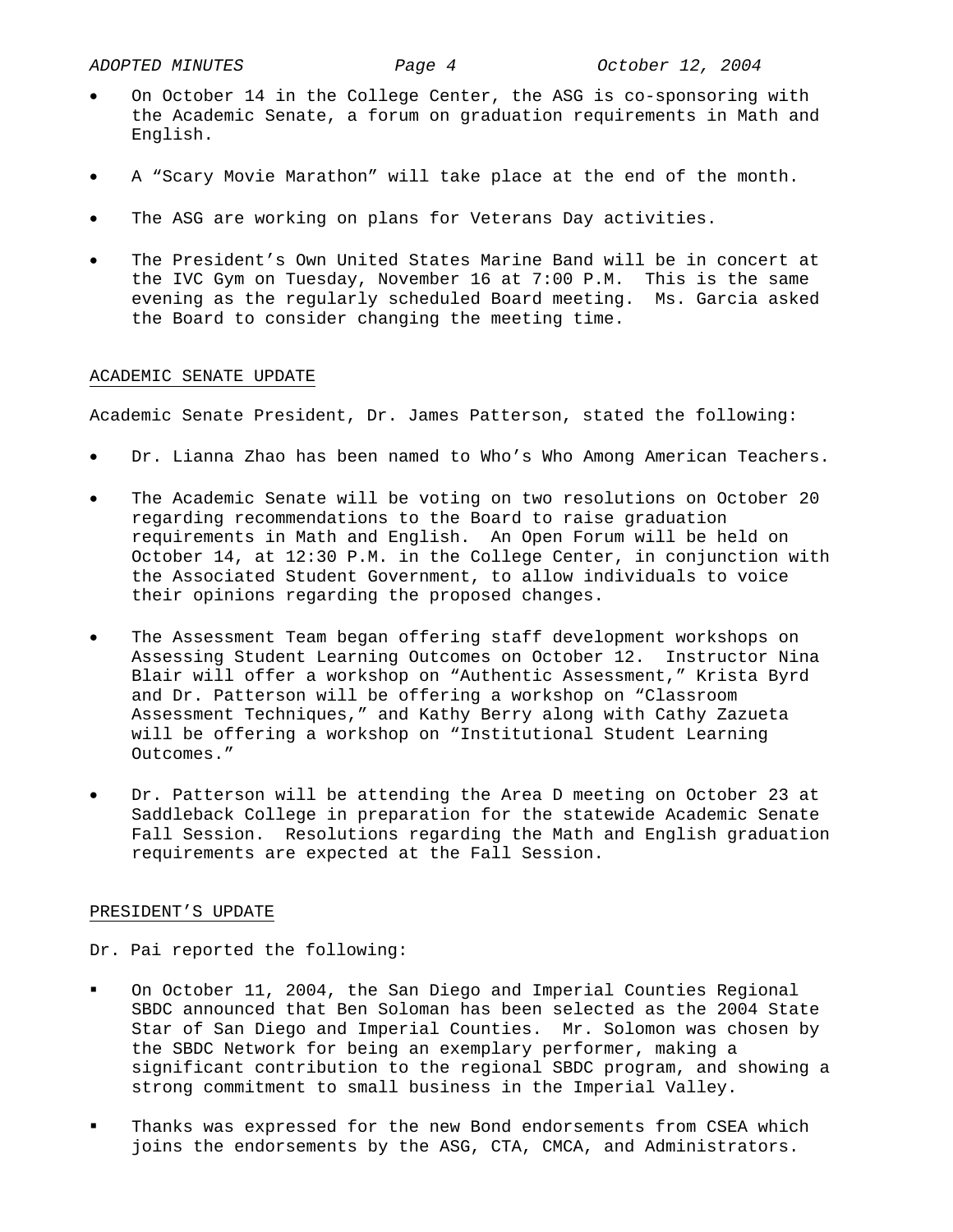- IVC is one of 31 national recipients of Title V, Hispanic Serving Institutions grants in California, Illinois, New Mexico, New York, Texas, and Washington. The grant is \$2.7 million for five years.
- SDSU released the figure for IVC Transfer students this fall. It has increased over last fall by 20% to a total of 171 students.
- Joint Chamber Mixer of elected officials and candidates for office and business leaders will be held on October 14 at 5:30 P.M. at the Barbara Worth Golf Resort.
- SDICCCA Annual Trustee Dinner will be held on February 10 at the Mariner at the Del Mar Fairgrounds, and is hosted by Mira Costa College.

## MONTHLY FINANCIAL REPORT

Tom Hudson called attention to the monthly budget report for the month ending September 30, 2004, and that 25% of the major budget categories has been spent, which is on target.

## FALL 2004 CENSUS

Kathie Westerfield, Director of Admissions, shared the following information relating to the Fall 2004 Enrollment First Census Report:

- Full-time enrollment increased by 12.6%, and part-time increased by 6.5%, with an overall headcount increase of 8.7%. The total number of students enrolled for the fall semester is 8,132.
- FTES has increased by 13.7% over the same time last year.
- Additional courses were offered this fall in the Calipatria area and the enrollment reflected a 16.3% increase.

## BOND ISSUE

Tom Hudson reported that the Bond Measure L campaign is entering its final stages. Many absentee ballot applications have been submitted. Phone banks will take place on October 25, 26, and 27. There have been significant contributions to the campaign fund including \$8,000 from CTA.

## ANNUAL BOARD SELF EVALUATION

Dr. Pai asked the Board to fill out their annual Board Self-Evaluation form and return it to the President's Office as soon as possible.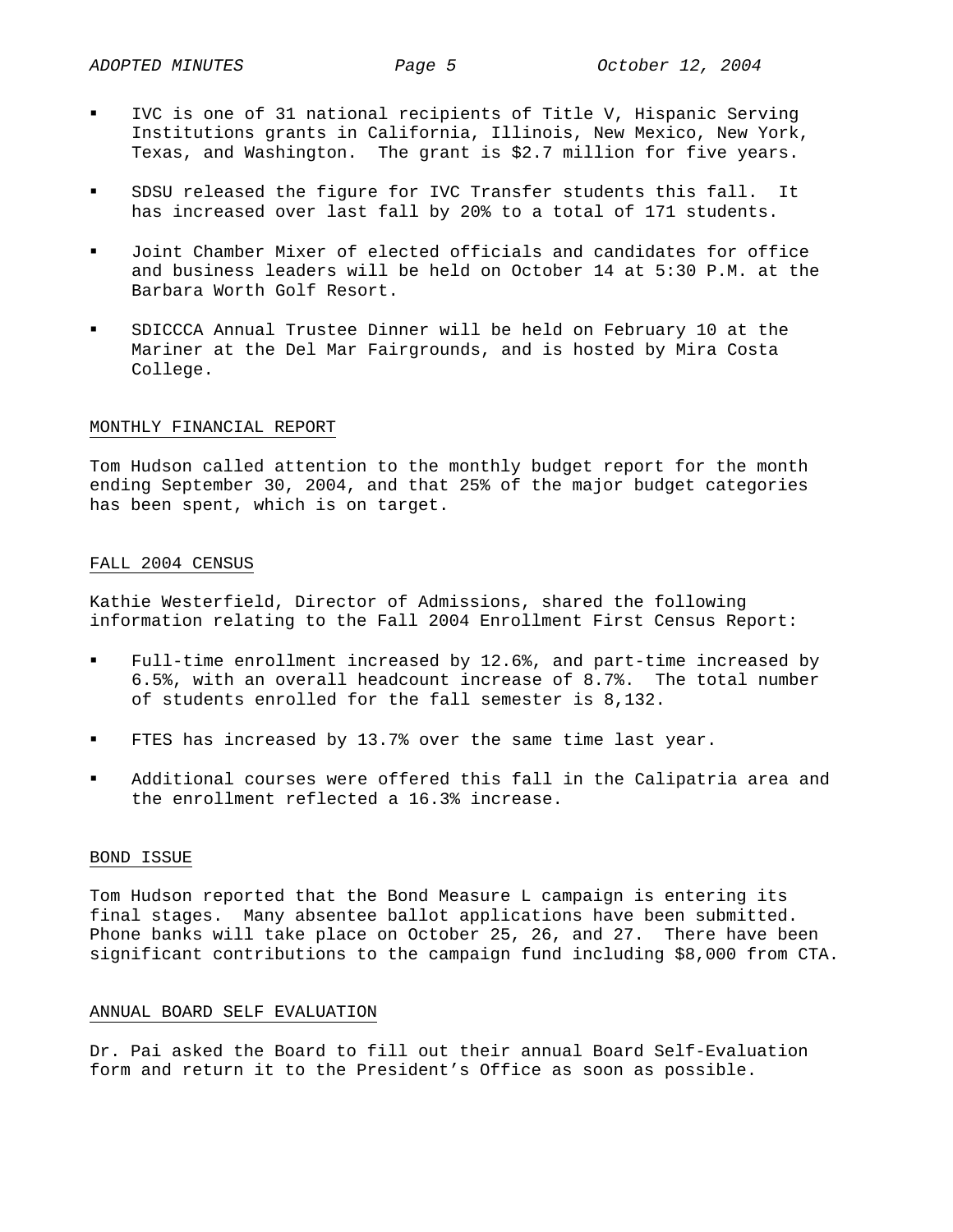M/S/C Keithly/Cardenas to approve the Minutes dated September 21, 2004

M/S/C Keithly/Cardenas Resolution No. 13119: **PURCHASE ORDERS**

BE IT RESOLVED that the issuance of current year Purchase Order Nos. P5000127 through P5001004 in the amount of \$312,273.34, and Direct Payment Nos. I0005096 through I0005518 in the amount of \$78,678.07 are approved.

M/S/C Keithly/Cardenas Resolution No. 13120: **PAYROLL WARRANT ORDERS**

BE IT RESOLVED that Payroll Warrant Order No. 5 in the amount of \$16,739.62 and Warrant Order No. 6 in the amount of \$1,736,293.28 be ratified.

M/S/C Keithly/Cardenas Resolution No. 13121: **COMMERCIAL WARRANT ORDERS**

BE IT RESOLVED that Commercial Warrant Orders on the General Fund be ratified as follows:

> 9 in the amount of \$106,336.29 10 in the amount of \$72,583.23 11 in the amount of \$2,611,603.41 11A in the amount of \$103.60 12 in the amount of \$130,596.89 12A in the amount of \$375.00 13 in the amount of \$380,416.67

M/S/C Keithly/Cardenas Resolution No. 13122: **BUDGET CHANGES** 

WHEREAS, the California Code of Regulations, Title V, Sections 58307 and 58308, and the Community College Budget and Accounting Manual require the Board of Trustees to adopt the annual District budget by resolution, and to approve any changes to that budget by resolution.

BE IT NOW RESOLVED that budget changes 4051139, 4051234, 4051235, 4051237, 4051239, 4051245, 4051252, 4051255, 4051256, 4051273 and 4051287 be approved.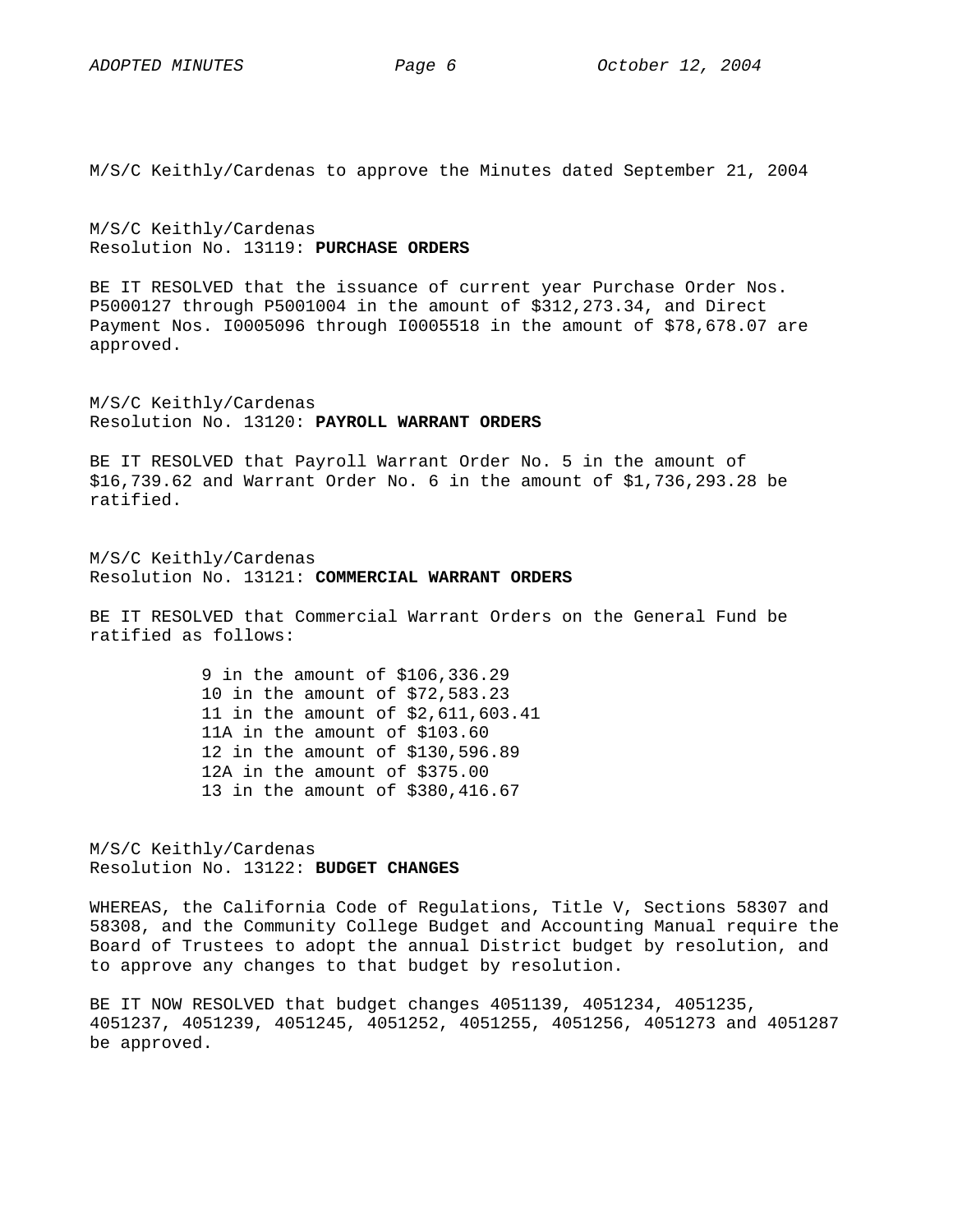M/S/C Keithly/Cardenas Resolution No. 13123: **ADOPTION OF THE DISTRICT BUDGET** 

BE IT RESOLVED that the General Fund Budget for the 2004-2005 academic year be adopted and filed with the California Community Colleges Chancellor's Office.

M/S/C Keithly/Cardenas Resolution No. 13124: **AGREEMENT FOR LEGAL SERVICES** 

BE IT RESOLVED that pursuant to the terms and conditions of Education Code Sections 35042.5 and 72420, that an agreement be approved with the legal firm of Horton, Knox, Carter, and Foote to provide legal services to the Imperial Community College District, which shall continue in effect through October 31, 2005.

M/S/C Keithly/Acuña Resolution No. 13125: **PRIORITY REGISTRATION CHANGES**

BE IT RESOLVED that the Board approves the recommendation of the Academic Senate (9/15/04), with the approval of the Curriculum and Instruction Committee (5/20/04), College Council (9/27/04) and the Superintendent/ President to revise the registration priorities as follows, effective Spring 2005:

*EOPS STUDENTS WILL BE ASSIGNED TO GROUP #1 UNDER THE CATEGORY FOR WHICH THEY QUALIFY.* 

*CATEGORY A - DSP&S*

1. 61 or more units 2. 46 – 60.5 units 3. 31 – 45.5 units 4. 16 – 30.5 units 5. 0.5 – 15.5 units 6. 0 units

*CATEGORY B - STUDENT ATHLETES* 

 *A.S. GOVERNMENT NEW FRESHMEN WHO ARE ACADEMICALLY PREPARED FOR COLLEGE-LEVEL COURSES* 

 1. 61 or more units 2. 46 – 60.5 units 3. 31 – 45.5 units 4. 16 – 30.5 units 5. 0.5 – 15.5 units 6. 0 units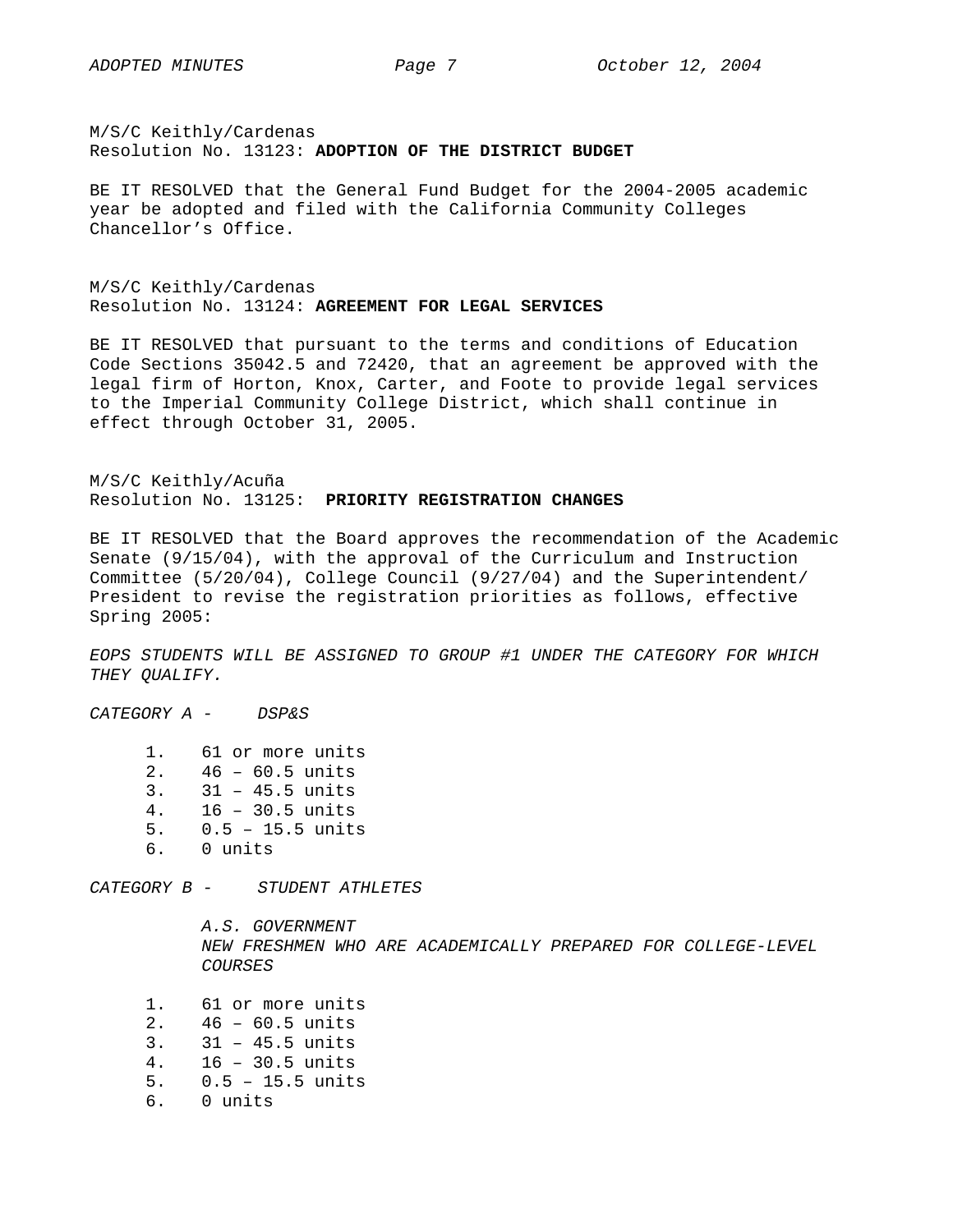*CATEGORY C - CONTINUING STUDENTS* 

1. 61 or more units 2. 46 – 60.5 units 3. 31 – 45.5 units 4. 16 – 30.5 units

- 5. 0.5 15.5 units
- 6. 0 units

*CATEGORY D - NEW STUDENTS* 

*CATEGORY E - CONCURRENTLY ENROLLED HIGH SCHOOL STUDENTS* 

M/S/C Keithly/Acuña Resolution No. 13126: **NEW COURSES**

BE IT RESOLVED that the Board approves the recommendation of the Curriculum and Instruction Committee (5/20/04) and the Academic Senate (10/6/04), with the consent of the Superintendent/President, relating to the following new courses:

| Leadership Skills for Supervisors |
|-----------------------------------|
|                                   |
|                                   |

M/S/C Keithly/Wong to go into **CLOSED SESSION**

- 1. NEGOTIATIONS UNDER THE EDUCATIONAL EMPLOYMENT RELATIONS ACT Conference with District Negotiators RE: Direction for Negotiations
- 2. PUBLIC EMPLOYEE DISCIPLINE/RELEASE
- 3. CONFERENCE WITH LEGAL COUNSEL EXISTING LITIGATION Subdivision (a) of section §54956.9 Name of case: Amalia Ortiz U. S. District Court 03CV2451IEG{NLS}

# M/S/C Keithly/Acuña **OPEN SESSION**

Board President Ramirez stated that for Item 1 information was received and direction was given, and in Items 2 and 3 information was received.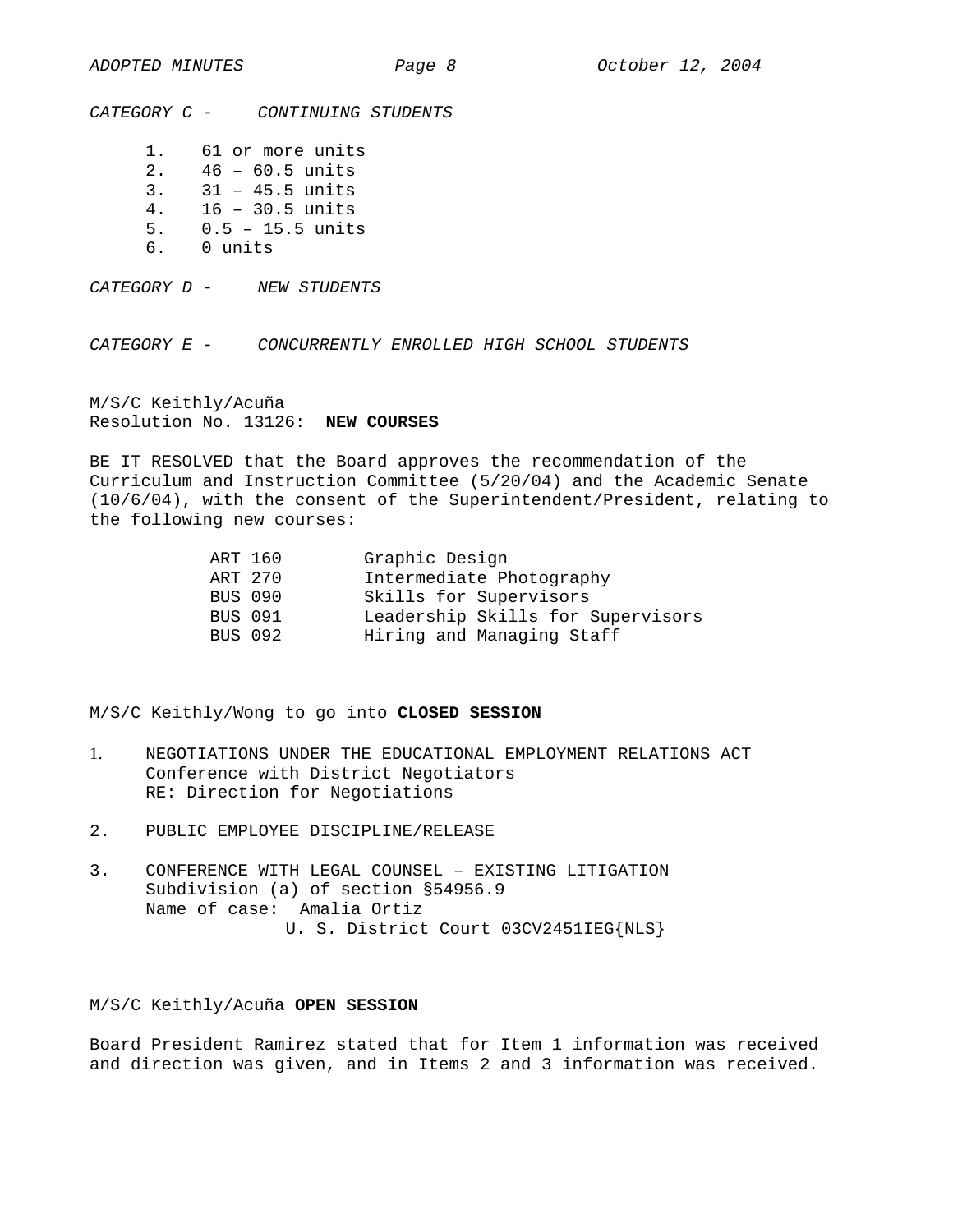## M/S/C Keithly/Wong

# Resolution No. 13127: **MEMORANDUM OF UNDERSTANDING BETWEEN THE DISTRICT AND IVC CHAPTER CCA/CTA/NEA**

BE IT RESOLVED that the Board approves this Memorandum of Understanding between the Imperial Community College District (District) and the Imperial Valley College Chapter of the Community College Association/ California Teachers Association/National Education Association (Association).

WHEREAS, to increase access to students, instructors were allowed to teach class sections simultaneously on an experimental basis during the Summer 2004;

WHEREAS, the District and CTA agreed that this method of offering classes to students did not establish any past practice or binding precedent;

WHEREAS, a similar situation has arisen for the Fall 2004 session;

NOW, THEREFORE, IT IS AGREED AS FOLLOWS:

- 1. Effective for the Fall 2004 semester only, without establishing past practice or binding precedent, several instructors with their consent and upon the prior approval of the Vice President of Academic Services, will be allowed to teach double-quota classes.
- 2. The compensation for these instructors shall be 1.5 times their normal rate of pay plus a two thousand dollar (\$2,000.00) stipend for each double-quota class he or she teaches. Said stipend shall be paid in four equal installments during the Fall 2004 semester.
- 3. No future double-quota classes shall be scheduled without prior negotiation and agreement between the parties.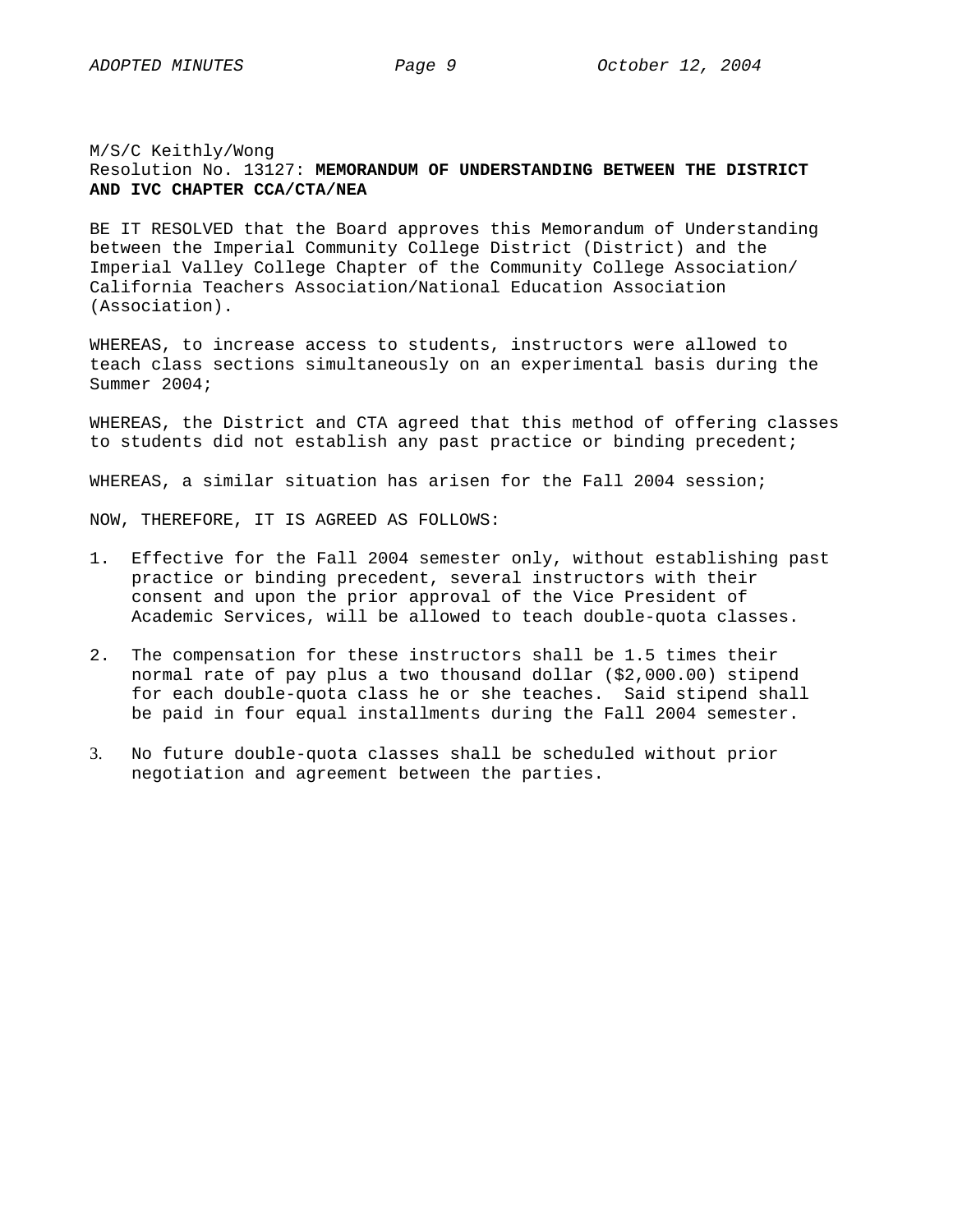M/S/C Keithly/Wong Resolution No. 13128: **EMPLOYMENT OF TENURE TRACK FACULTY**

BE IT RESOLVED that the Board approves the following full-time, tenure track, academic personnel to be employed for the academic year 2004-2005, effective October 4, 2004, pending medical and background clearance:

| NAME            | CLASSIFICATION/STEP                                                               | ASSIGNMENT             |
|-----------------|-----------------------------------------------------------------------------------|------------------------|
| Zazueta, Victor | Appropriate Classification<br>and Step Contingent Upon<br>Verification of Records | Reference<br>Librarian |

M/S/C Keithly/Wong Resolution No. 13129: **EMPLOYMENT OF TENURE TRACK FACULTY**

BE IT RESOLVED that the Board approves the following full-time, tenure track, academic personnel to be employed for the academic year 2004-2005, effective October 18, 2004, pending medical and background clearance:

| NAME            | CLASSIFICATION/STEP                                                               | ASSIGNMENT            |
|-----------------|-----------------------------------------------------------------------------------|-----------------------|
| Nelson, Terence | Appropriate Classification<br>and Step Contingent Upon<br>Verification of Records | Athletic<br>Counselor |

M/S/C Keithly/Wong Resolution No. 13130: **PER-SESSION INSTRUCTOR EMPLOYMENT**

BE IT RESOLVED that the following personnel be employed during the 2004 Fall Semester, as credentialed, at the hourly rate provided for in Resolution No. 12564. Employment is contingent upon verification of records, credentials, finger print clearance and sufficient enrollment, or whether the class is essential to a full-time instructor's load:

| M٦.<br>ᇄ᠘ | POSSIBLE | ASSIGNMENT |
|-----------|----------|------------|
|           |          |            |

Driskill, Mitch Legal Assistant